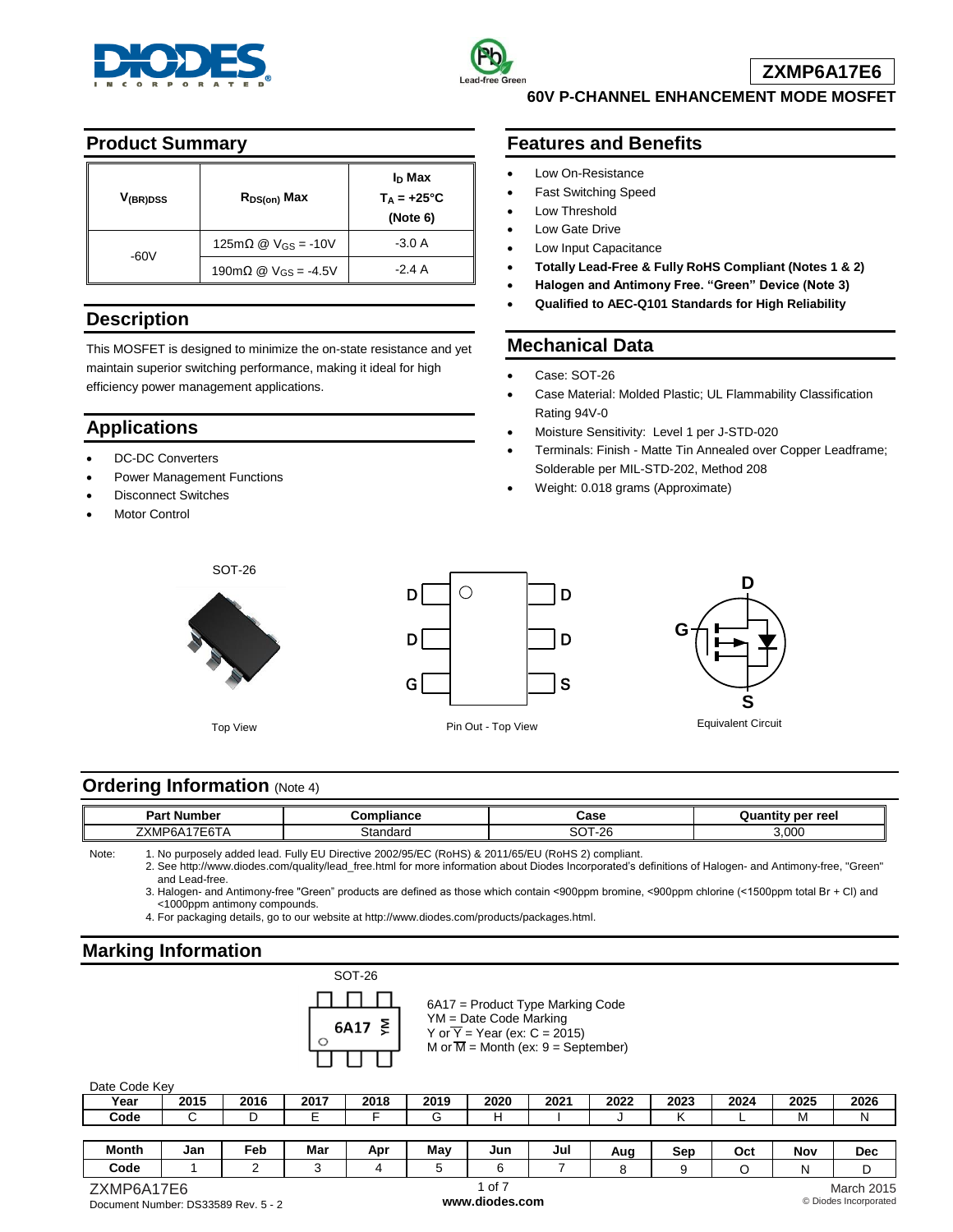

### **Maximum Ratings** (@T<sub>A</sub> = +25°C, unless otherwise specified.)

|                                                | <b>Characteristic</b>       |                         | Symbol                 | Value   | Unit |
|------------------------------------------------|-----------------------------|-------------------------|------------------------|---------|------|
| Drain-Source Voltage                           |                             |                         | <b>V<sub>DSS</sub></b> | $-60$   |      |
| <b>Gate-Source Voltage</b>                     |                             |                         | VGs                    | ±20     |      |
|                                                |                             | (Note 6)                |                        |         |      |
| Continuous Drain Current                       | $V$ <sub>GS</sub> = -10V    | $T_A = +70$ °C (Note 6) | ID                     | $-2.4$  |      |
|                                                |                             | (Note 5)                |                        | $-2.3$  |      |
| <b>Pulsed Drain Current</b>                    | (Note 7)<br>$V_{GS} = -10V$ |                         | <b>IDM</b>             | $-13.6$ |      |
| Continuous Source Current (Body Diode)         |                             | (Note 6)                | Is                     | $-2.5$  |      |
| Pulsed Source Current (Body Diode)<br>(Note 7) |                             |                         | Ism                    | $-13.6$ |      |

## **Thermal Characteristics** (@T<sup>A</sup> = +25°C, unless otherwise specified.)

| <b>Characteristic</b>                   | Symbol               | Value           | Unit        |          |
|-----------------------------------------|----------------------|-----------------|-------------|----------|
| Power Dissipation                       | (Note 5)             |                 | . .<br>8.8  | W        |
| <b>Linear Derating Factor</b>           | (Note 6)             | $P_D$           | .92<br>15.4 | $mW$ /°C |
| Thermal Resistance, Junction to Ambient | (Note 5)<br>(Note 6) | $R_{\theta$ JA  | 113<br>65   | °C/W     |
| Operating and Storage Temperature Range | TJ, Tstg             | $-55$ to $+150$ | °C          |          |

Notes: 5. For a device surface mounted on 25mm x 25mm x 1.6mm FR4 PCB with high coverage of single sided 1oz copper, in still air conditions; the device is measured when operating in a steady-state condition.

6. Same as Note 5, except the device is measured at  $t \le 5$  sec.

7. Same as Note 5, except the device is pulsed with D = 0.02 and pulse width 300µs. The pulse current is limited by the maximum junction temperature.

## **Thermal Characteristics**

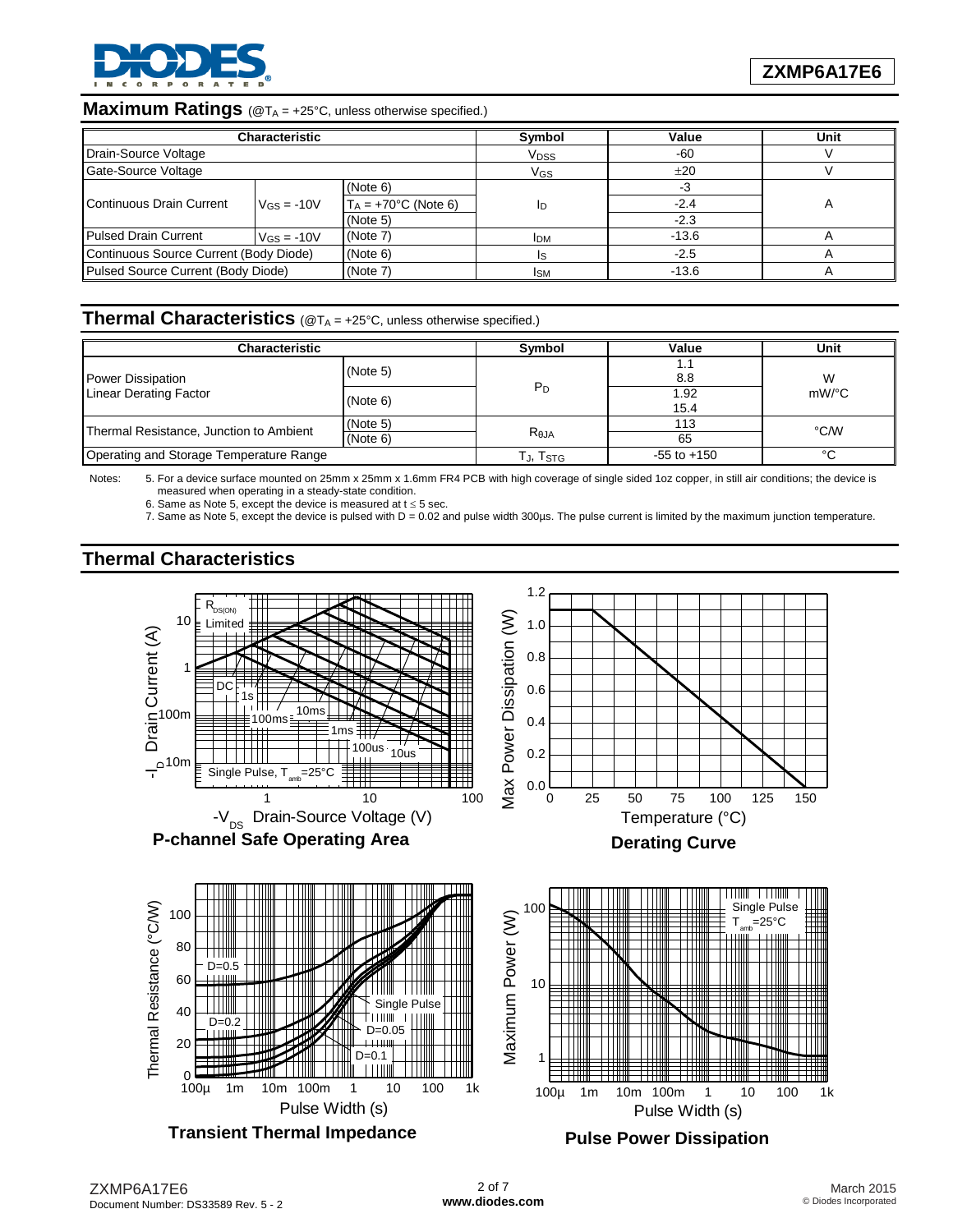

### **Electrical Characteristics** (@T<sub>A</sub> = +25°C, unless otherwise specified.)

| Characteristic                             | Symbol                   | Min                      | <b>Typ</b>                      | Max                             | Unit   |                                                | <b>Test Condition</b> |  |
|--------------------------------------------|--------------------------|--------------------------|---------------------------------|---------------------------------|--------|------------------------------------------------|-----------------------|--|
| <b>OFF CHARACTERISTICS</b>                 |                          |                          |                                 |                                 |        |                                                |                       |  |
| Drain-Source Breakdown Voltage             | <b>BV</b> <sub>DSS</sub> | -60                      |                                 | $\overbrace{\qquad \qquad }^{}$ | $\vee$ | $I_D = -250 \mu A$ , $V_{GS} = 0V$             |                       |  |
| Zero Gate Voltage Drain Current            | <b>I</b> <sub>DSS</sub>  |                          |                                 | -1                              | μA     | $V_{DS} = -60V$ , $V_{GS} = 0V$                |                       |  |
| Gate-Source Leakage                        | lgss                     |                          | $\hspace{0.1mm}-\hspace{0.1mm}$ | $+100$                          | nA     | $V_{GS} = \pm 20V$ , $V_{DS} = 0V$             |                       |  |
| <b>ON CHARACTERISTICS</b>                  |                          |                          |                                 |                                 |        |                                                |                       |  |
| Gate Threshold Voltage                     | $V_{GS(th)}$             | $-1$                     |                                 | -3                              | $\vee$ | $I_D = -250 \mu A$ , $V_{DS} = V_{GS}$         |                       |  |
|                                            |                          |                          | 0.100                           | 0.125                           | Ω      | $V_{GS} = -10V$ , $I_D = -2.3A$                |                       |  |
| Static Drain-Source On-Resistance (Note 8) | $R_{DS(ON)}$             |                          | 0.130                           | 0.190                           |        | $V_{GS} = -4.5V$ , $I_D = -1.9A$               |                       |  |
| Forward Transconductance (Notes 8 & 9)     | <b>gfs</b>               |                          | 4.7                             |                                 | S      | $V_{DS} = -15V$ , $I_D = -2.3A$                |                       |  |
| Diode Forward Voltage (Note 8)             | <b>V<sub>SD</sub></b>    |                          | $-0.85$                         | $-0.95$                         | $\vee$ | $I_S = -2A$ , $V_{GS} = 0V$                    |                       |  |
| Reverse Recovery Time (Note 9)             | $t_{rr}$                 |                          | 25.1                            |                                 | ns     |                                                |                       |  |
| Reverse Recovery Charge (Note 9)           | $Q_{rr}$                 |                          | 27.2                            |                                 | nC     | $I_F = -1.7A$ , di/dt = 100A/us                |                       |  |
| <b>DYNAMIC CHARACTERISTICS (Note 9)</b>    |                          |                          |                                 |                                 |        |                                                |                       |  |
| Input Capacitance                          | $C_{iss}$                |                          | 637                             |                                 | pF     |                                                |                       |  |
| Output Capacitance                         | $C_{\rm oss}$            |                          | 70                              | $\overline{\phantom{0}}$        | pF     | $V_{DS} = -30V$ , $V_{GS} = 0V$<br>$f = 1$ MHz |                       |  |
| Reverse Transfer Capacitance               | C <sub>rss</sub>         | $\overline{\phantom{0}}$ | 53                              |                                 | pF     |                                                |                       |  |
| Total Gate Charge (Note 10)                | $Q_{q}$                  |                          | 9.8                             | $\overline{\phantom{0}}$        | nC     | $V$ <sub>GS</sub> = -5V                        |                       |  |
| Total Gate Charge (Note 10)                | $Q_{\alpha}$             |                          | 17.7                            | $\overline{\phantom{0}}$        | nC     |                                                | $V_{DS} = -30V$       |  |
| Gate-Source Charge (Note 10)               | $Q_{\text{gs}}$          |                          | 1.6                             | $\overline{\phantom{0}}$        | nC     | $V_{GS} = -10V$                                | $I_D = -2.3A$         |  |
| Gate-Drain Charge (Note 10)                | $Q_{\text{ad}}$          | $\overline{\phantom{0}}$ | 4.4                             |                                 | nC     |                                                |                       |  |
| Turn-On Delay Time (Note 10)               | $t_{D(0n)}$              |                          | 2.6                             | $\overline{\phantom{0}}$        | ns     |                                                |                       |  |
| Turn-On Rise Time (Note 10)                | tr                       |                          | 3.4                             |                                 | ns     | $V_{DD} = -30V$ , $V_{GS} = -10V$              |                       |  |
| Turn-Off Delay Time (Note 10)              | $t_{D(off)}$             |                          | 26.2                            |                                 | ns     | $I_D = -1A$ , $R_G \approx 6\Omega$            |                       |  |
| Turn-Off Fall Time (Note 10)               | tŧ                       |                          | 11.3                            |                                 | ns     |                                                |                       |  |

Notes: 8. Measured under pulsed conditions. Pulse width  $\leq$  300µs; duty cycle  $\leq$  2%.

9. For design aid only, not subject to production testing.

10. Switching characteristics are independent of operating junction temperatures.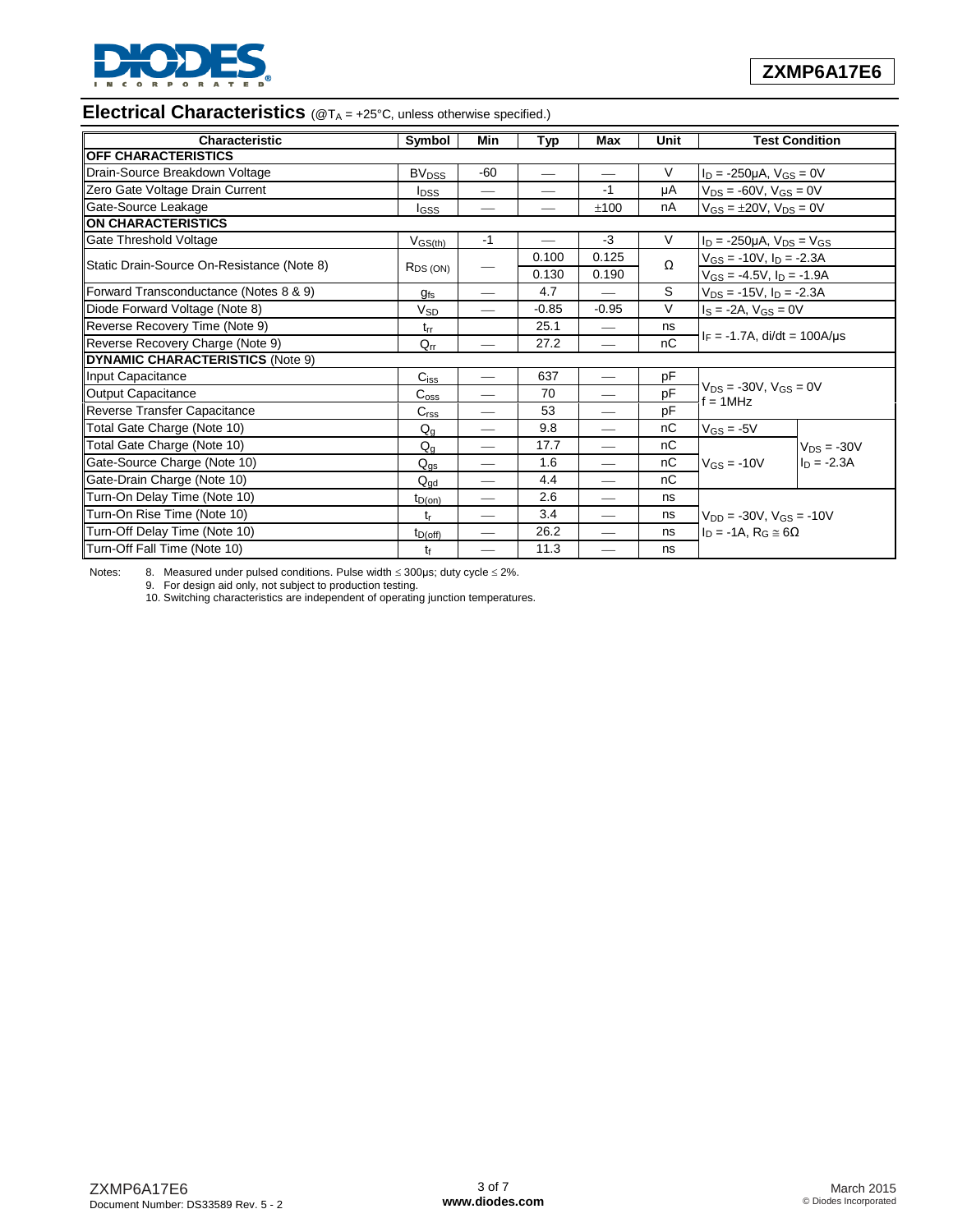

# **Typical Characteristics**

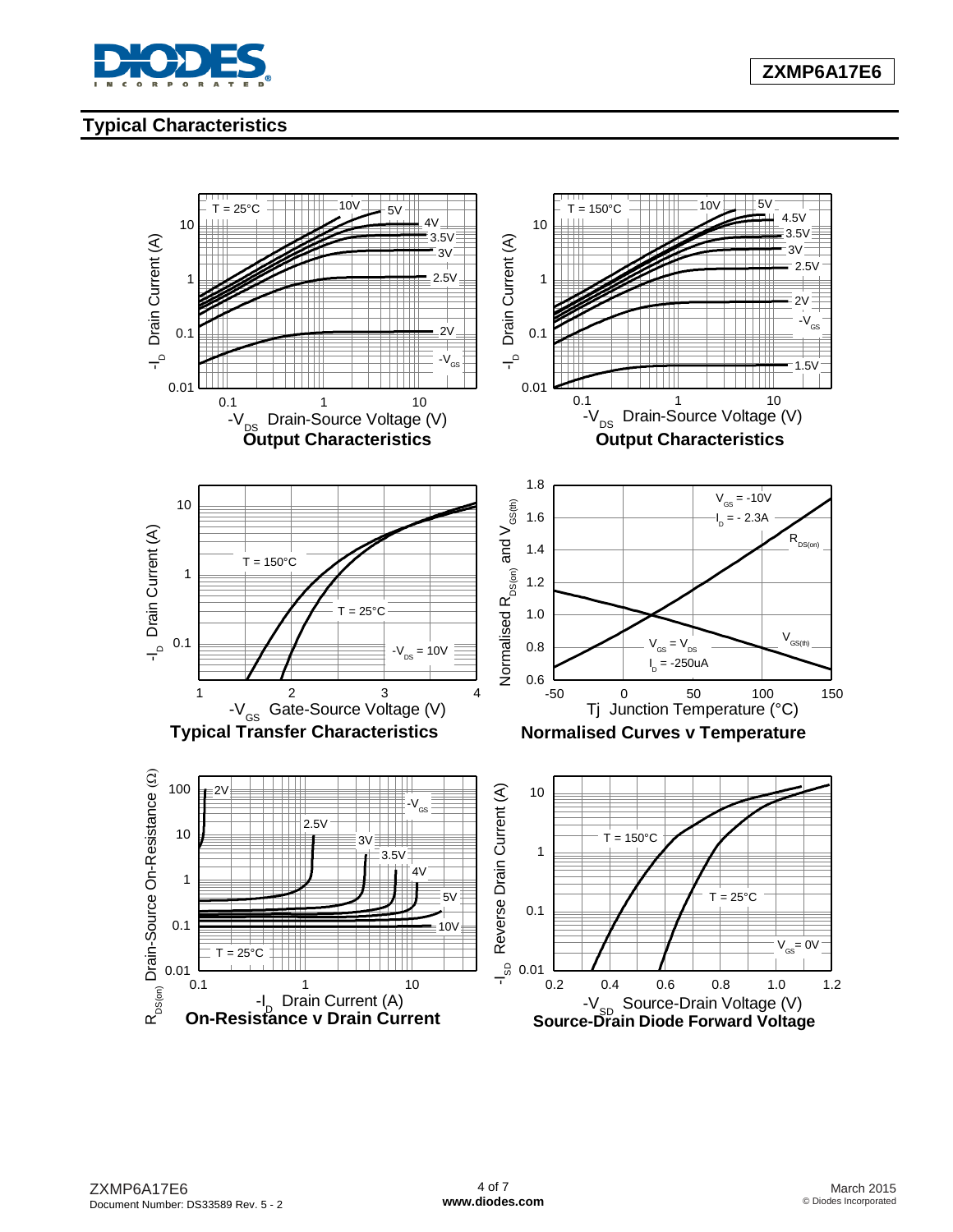

# **Typical Characteristics** (cont.)



**Test Circuits**







Gate charge test circuit







#### **Switching time test circuit**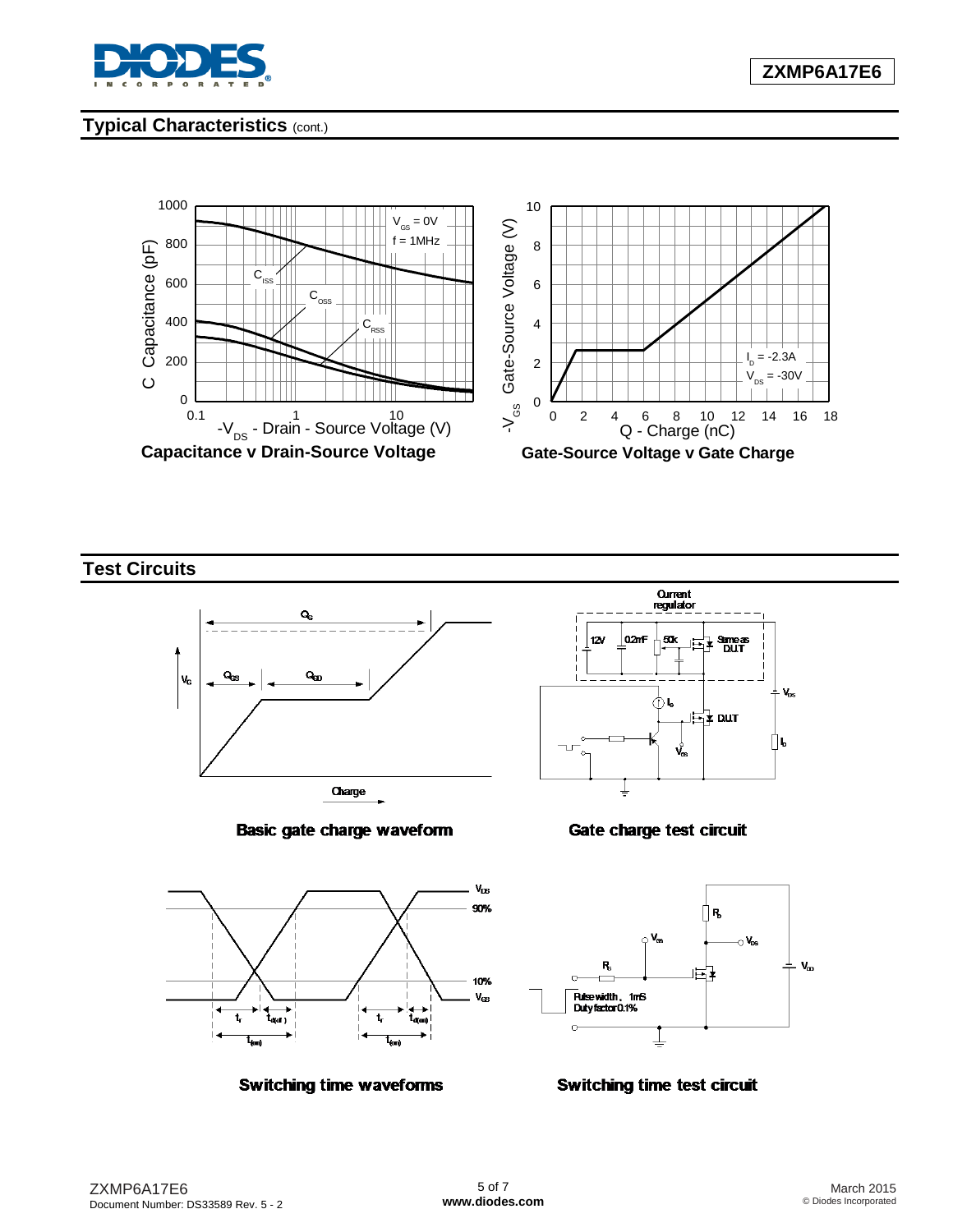

# **Package Outline Dimensions**

Please see AP02002 at [http://www.diodes.com/datasheets/ap02002.pdf fo](http://www.diodes.com/datasheets/ap02002.pdf)r the latest version.



|                |       | SOT <sub>26</sub> |      |
|----------------|-------|-------------------|------|
| Dim            | Min   | Max               | Typ  |
| A <sub>1</sub> | 0.013 | 0.10              | 0.05 |
| A2             | 1.00  | 1.30              | 1.10 |
| A3             | 0.70  | 0.80              | 0.75 |
| b              | 0.35  | 0.50              | 0.38 |
| c              | 0.10  | 0.20              | 0.15 |
| D              | 2.90  | 3.10              | 3.00 |
| e              |       |                   | 0.95 |
| е1             |       |                   | 1.90 |
| Е              | 2.70  | 3.00              | 2.80 |
| E1             | 1.50  | 1.70              | 1.60 |
| L              | 0.35  | 0.55              | 0.40 |
| a              |       |                   | 8°   |
| а1             |       |                   | 7°   |
|                |       | ensions           |      |

## **Suggested Pad Layout**

Please see AP02001 at [http://www.diodes.com/datasheets/ap02001.pdf fo](http://www.diodes.com/datasheets/ap02001.pdf)r the latest version.



| <b>Dimensions</b> | Value (in mm) |
|-------------------|---------------|
| С                 | 2.40          |
| C1                | 0.95          |
| G                 | 1.60          |
| x                 | 0.55          |
|                   | 0.80          |
|                   | 3.20          |